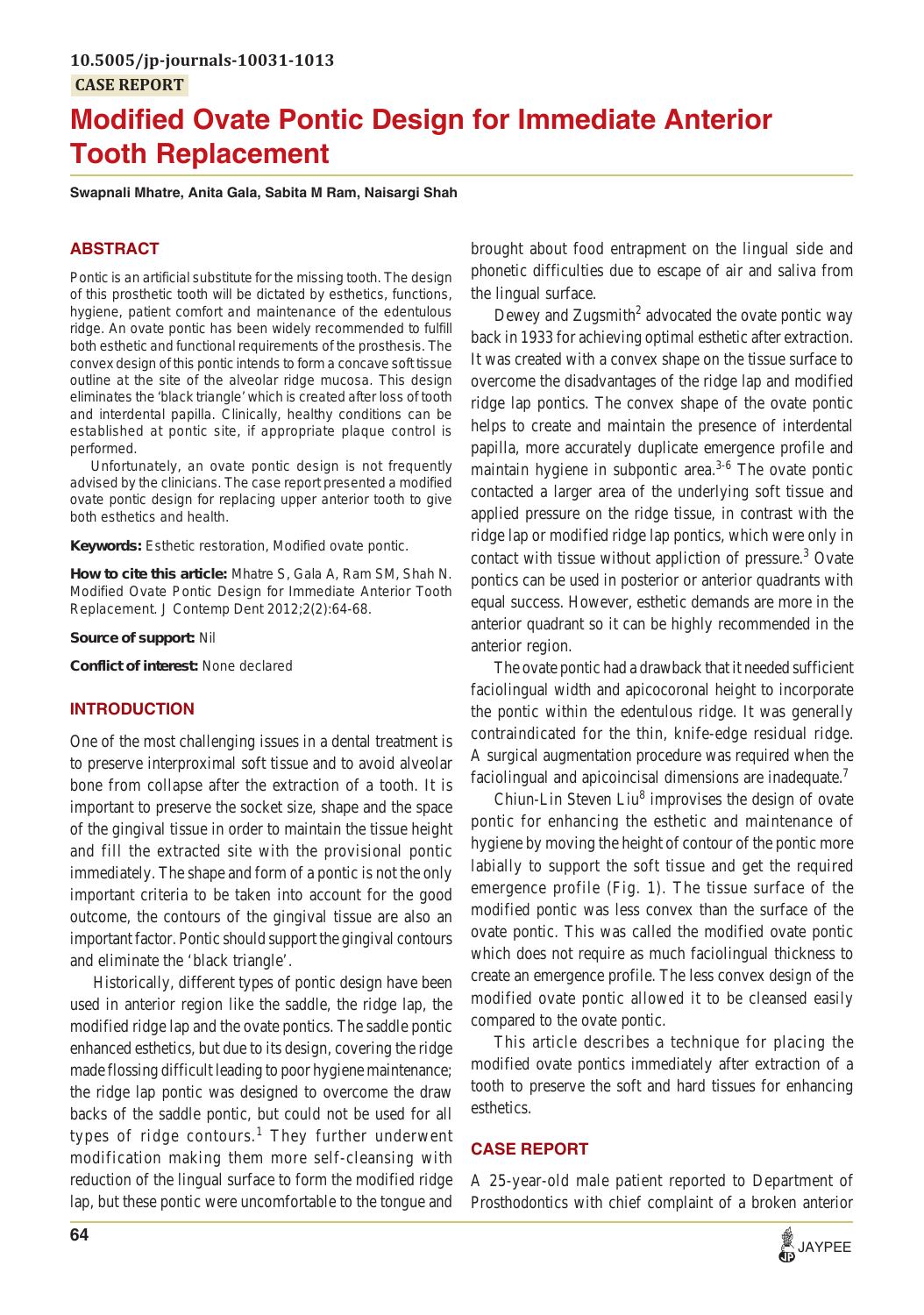tooth for which he desired replacement for enhancing esthetic. On examination, it was observed that maxillary right central incisor (21) was grossly carious and fractured partially below cementoenamel junction (CEJ) level. Radiograph showed a short carious rootstump which was not amenable for a post and core restoration (Fig. 2).

The patient was informed regarding the condition of 21 and no possibility of saving it for post and core restoration. The option of implant and fixed partial denture was also given to the patient. The patient opted for tooth supported fixed partial denture. To enhance the esthetic of this anterior restoration and for immediate replacement, fixed partial denture with modified ovate pontic was finally planned.

Diagnostic impressions were made; mock preparation and diagnostic wax up was done for case evaluation (Fig. 3). Putty index in silicon was made with help of wax up to guide tooth preparation and provisionalization. Tooth preparation to recieve a complete ceramometal fixed partial denture was carried out for 11 and 22 as abutment teeth with rounded shoulder finish line<sup>9</sup> (Fig. 4). An irreversible hydrocolloid impression of the prepared teeth and future extraction site was made.

Cast was made to evaluate the space for modified ovate pontic. Scraping the cast was carried out at the future extraction site for the modified ovate pontic (Fig. 5). Apical length/depth of pontic decided according to level of CEJ and interproximal bone level on intraoral periapical (IOPA). Provisional bridge was fabricated in tooth-colored heatcured acrylic resin by the indirect technique using the putty index (Fig. 6). Tissue surface of the pontic was kept highly polished so that irritation to tissue and plaque accumulation can be avoided.

Extraction of (21) root was done with help of microtome to preserve buccal and lingual plates and interdental papilla. After hemostasis and clot formation modified ovate pontic was adjusted to 3 to 4 mm into the socket to support the bone and soft tissue contour. As it was modified ovate pontic, it was more labially placed on ridge than ovate pontic. Cementation of the provisional restoration was done with help of eugenol-free interim luting agent (Fig. 7).



**Fig. 1:** Ovate and modified ovate pontic



**Fig. 3:** Diagnostic wax up



**Fig. 2:** Preoperative intraoral



**Fig. 4:** Tooth preparation of abutment (11 and 22)

*Journal of Contemporary Dentistry, May-August 2012;2(2):64-68* **65**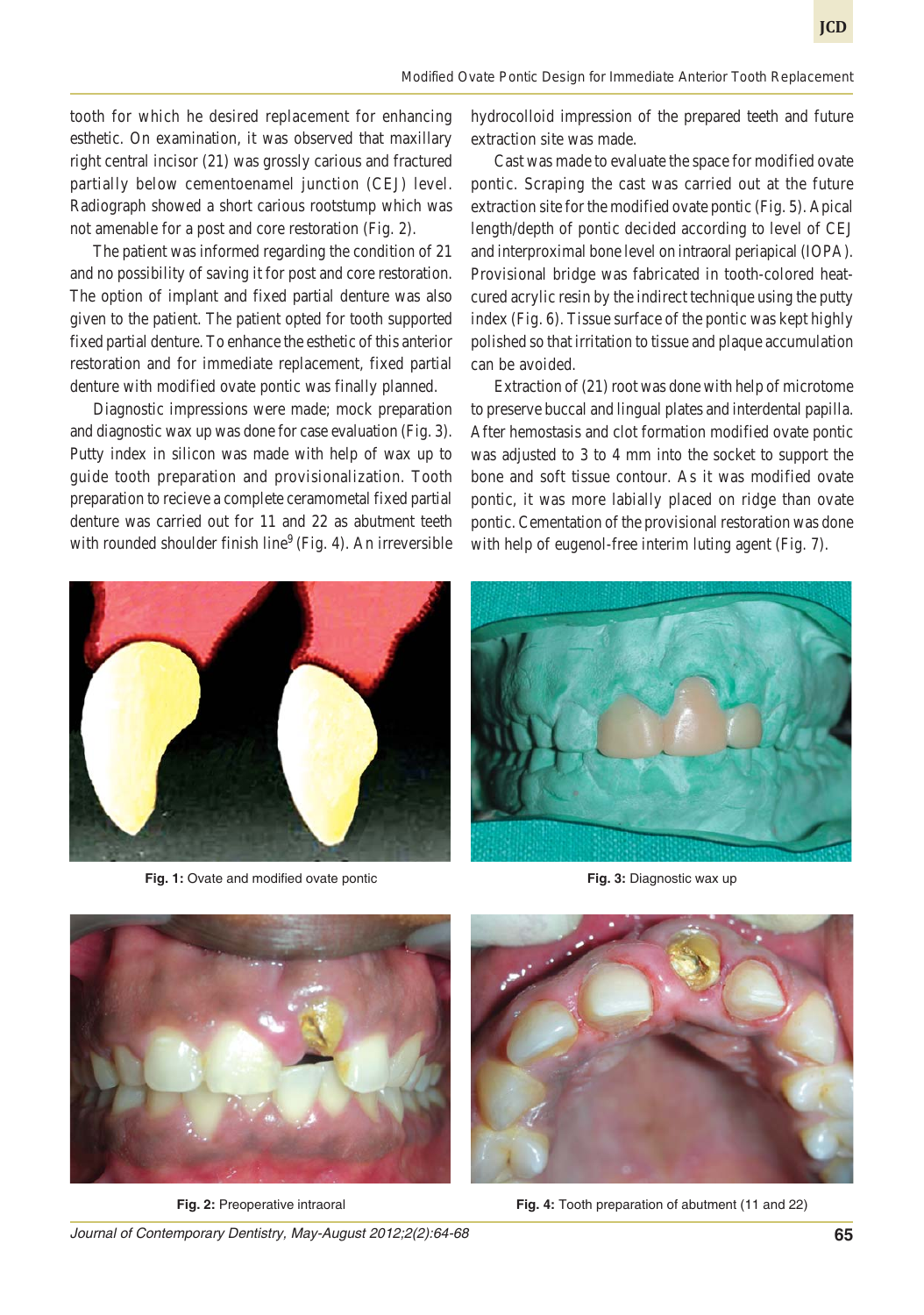#### *Swapnali Mhatre et al*

Extraction and immediate placement of the provisional restoration would allow the soft tissue to be supported by ovate pontic. Crown lengthening was carried out in the 3rd week after extraction. This was necessary to get the proper height of contour and proportion of gingival contour for esthetic. The preparation was modified to compensate tissue shrinkage and to maintain the finish line subgingivally for the esthetic. The provisional restoration was refined to ensure marginal fit and contour.

The tissue condition both at the abutment teeth and the pontic were monitored after 1 week, 1 and 3 months (Figs 8 and 9). In each recall, appointment health of soft tissue was assessed by removing the provisional restoration, checking the ovate pontic sight for absence of ulceration or extravasations of blood vessels. Pink healthy tissue and minimal tissue rebound was expected. At each visit, the modified ovate pontic was polished on the tissue surface.

Final tooth preparation and final impression were made to receive full coverage metal ceramic restoration after a



**Fig. 5:** Preparation of future extraction site to receive ovate pontic on cast

time interval of 3 months. When healing is complete, minor modification of tooth preparation is necessary because of tissue shrinkage. Die was prepared and a 3 unit ceramometal bridge was fabricated (Figs 10 and 11). The metal ceramic



**Fig. 7:** Provisional restoration *in situ*



**Fig. 8:** Healing after 3-week postextraction



**Fig. 6:** Heat cure acrylic provisional restoration with modified ovate pontic



**Fig. 9:** Healing after 3-month postextraction

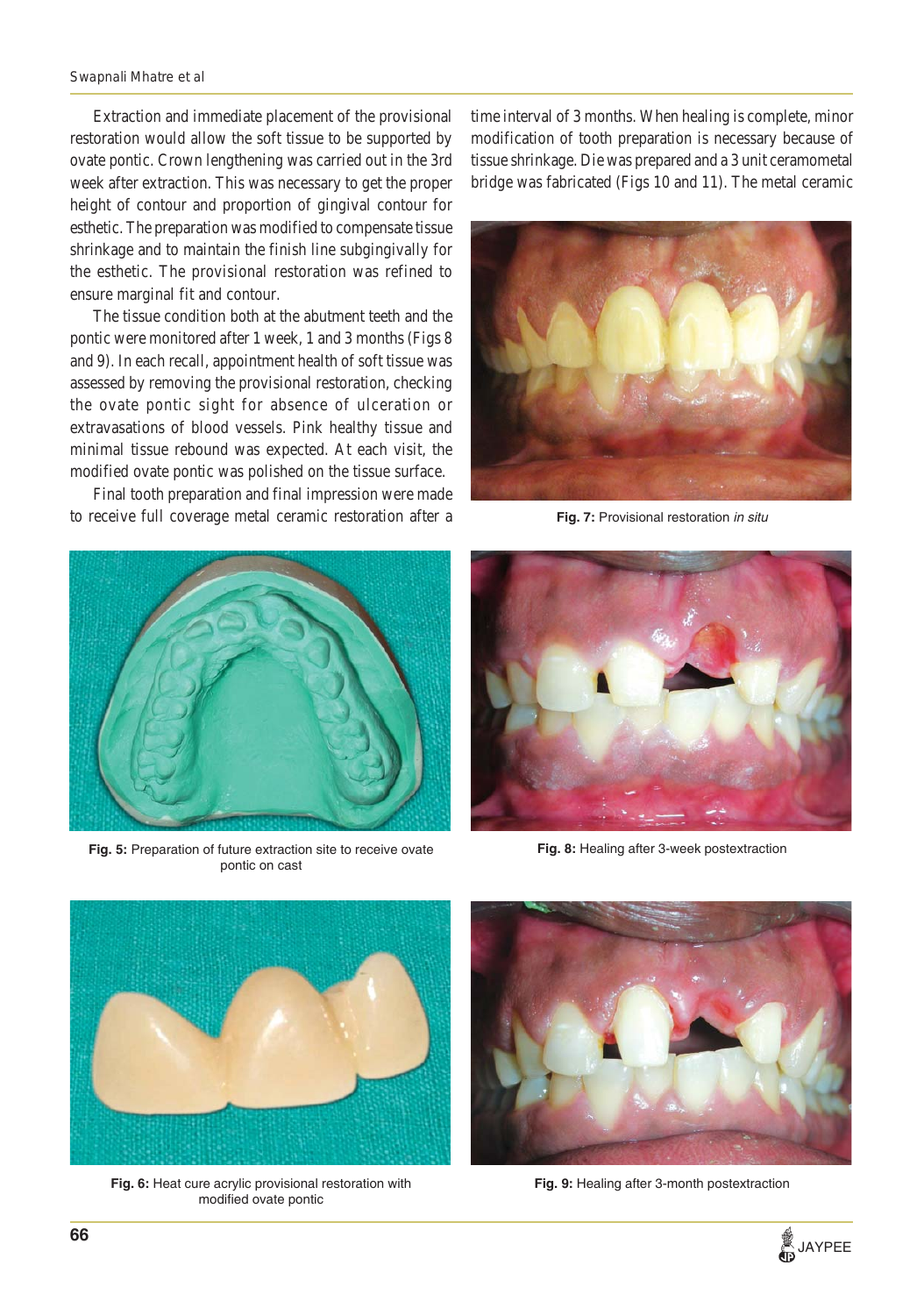bridge was fabricated with highly glazed ceramic at the tissue surface of the pontic. Controlled physiologic pressure was used at the pontic site to enhance the interdental papilla and create the illusion of pontics emerging from the soft tissue, thus creating a natural-looking effect of the restoration of the pontic of the replaced central incisor.

# **DISCUSSION**

This article presents a rationale for selection of modified ovate pontic as an alternative to traditional pontic forms for anterior tooth replacement. Literature has shown that the use of other types of anterior pontic designs have not always been based on scientific data.<sup>9</sup> A method for the fabrication of an acceptable ovate pontic before extraction is described here. If precise attention to detail is given, predictable final results with good esthetics can be consistently accomplished.

When tooth extraction is inevitable, it should be extracted carefully to protect lateral papillae and buccal/ lingual plates. With help of modified ovate pontic tissue and bone contours can be controlled and preserved to give naturally appearing emergence profile to the prosthesis. Ease of cleaning is technically easier in these types of pontic. The other advantage of modified ovate pontic is lateral tissue support and food deflection.<sup>10</sup> The axial contours of the pontic form a deflection ridge to prevent food impaction, yet remain subtle enough to provide a massaging action to the gingival.

However, some patients may not accept teeth to be prepared adjacent to lost tooth and treatment may be timeconsuming. Detailed attention to the provisional restoration is necessary for an acceptable marginal fit. It is important that final impressions for the fixed partial denture (FPD) should be made immediately after removal of the provisional restoration or tissue may 'rebound' and create an ovate pontic space on the model substantially shallower than the

actual provisional pontic.<sup>9</sup> This can result in an inaccurate relationship between pontic and tissue surface.

Apical pontic height was determined by the existing tissue/bone complex, esthetics, support, ease of cleaning and prevention of food impaction. Passive ridge contact was indicated for most pontic forms<sup>11</sup> but the ovate pontic requires intimate contact to support, form and protect tissue. Minimal alveolar bone loss was observed while remodelling after extraction as no tissue incisions were made. There are numerous articles that advocate a passive ridge contact for pontics.<sup>2,12</sup> The recent data and experience have indicated that active contact may be better. The stimulation of active contact along with the occlusal forces could enhance tissue tone and health. However, if flossing the areas of hyperpressure does not take place, inflammation is unavoidable.<sup>13</sup>

Replacement of acrylic resin provisional restoration with metal ceramic definitive fixed partial denture was chosen due to the importance of esthetics in this highly visible area. The tissue was already conditioned by the contours of the tissue side of the interim fixed partial denture, there was no space between the definitive fixed partial denture and gingiva. The fixed partial denture blended in beautifully with the natural teeth with good esthetic and no black triangles.

#### **SUMMARY**

A technique was described involving use of a modified ovate pontic to replace missing anterior tooth and a nonsurgical approach for the management of soft tissue contour. A historical and biological perspective has been presented for the use of the modified ovate pontic. Controlled pressure was used on the pontic site to enhance the interdental papilla and create the illusion of pontic emerging from the soft tissue, thus creating a natural-looking effect of the restoration. Final success of prosthesis will rest with the oral hygiene practices of the patient.



**Fig. 10:** Intaglio surface of final prosthesis showing modified **Fig. 11:** Final metal ceramic fixed partial denture *in situ* ovate pontic



*Journal of Contemporary Dentistry, May-August 2012;2(2):64-68* **67**